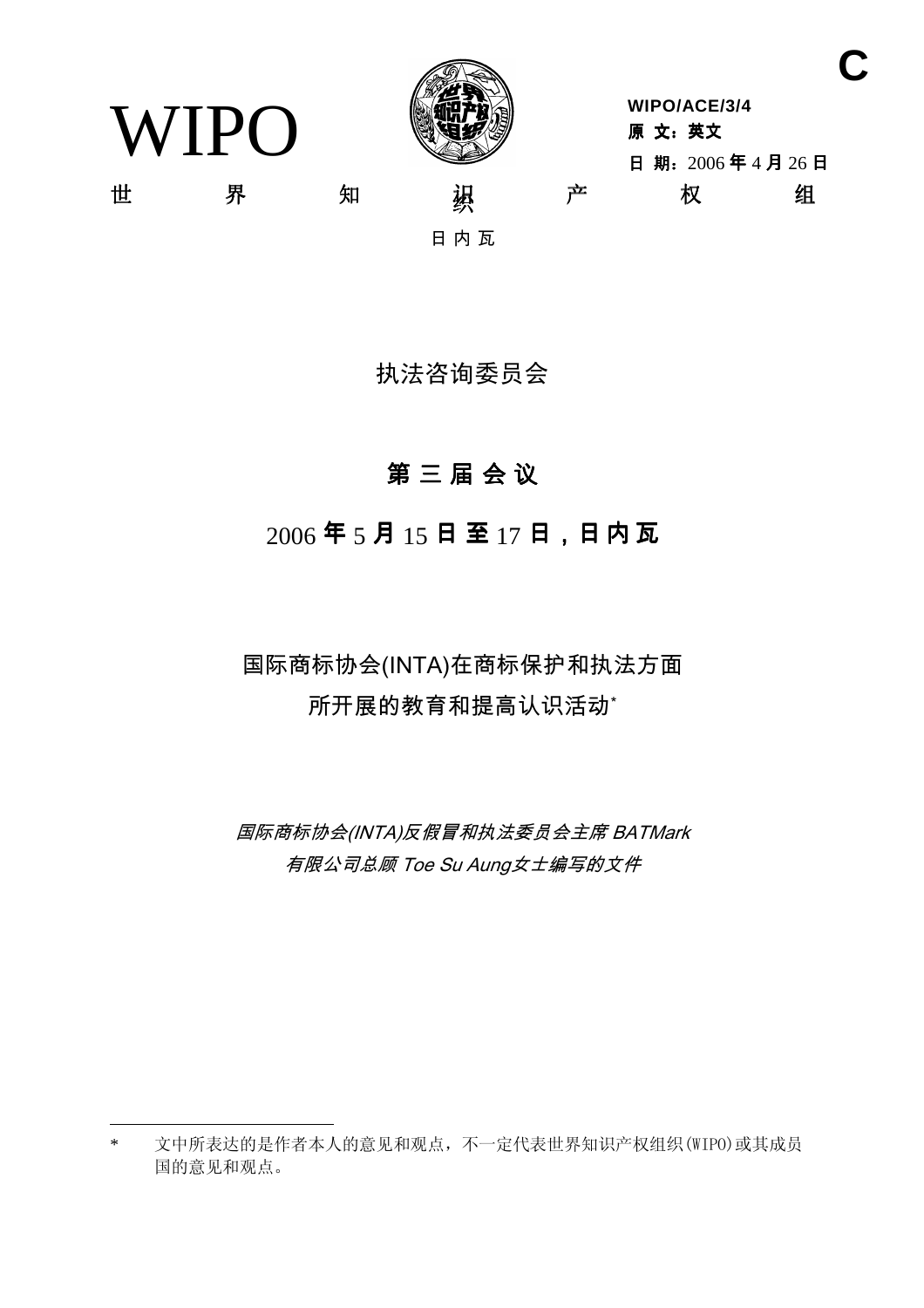WIPO/ACE/3/4 第2页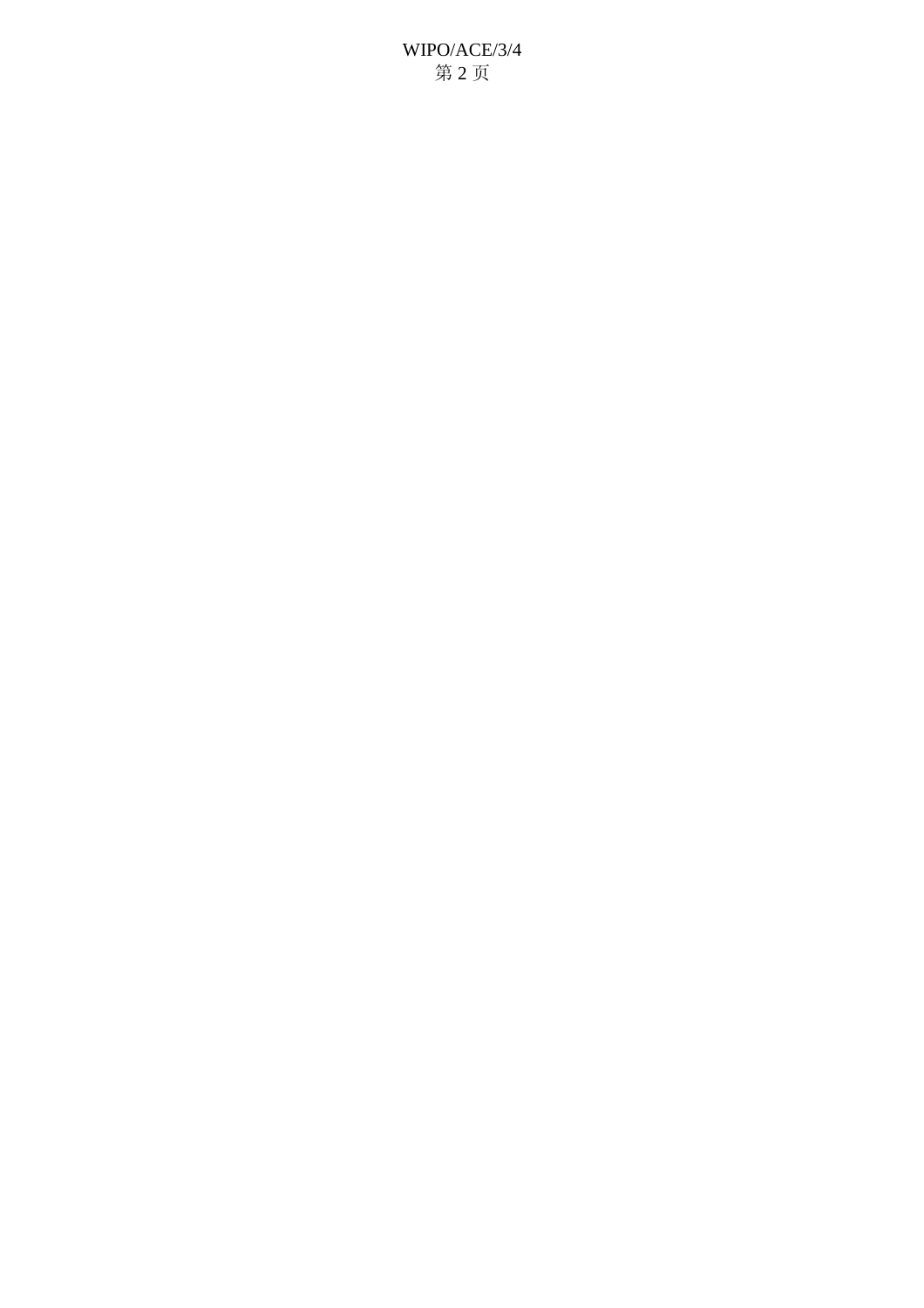### WIPO/ACE/3/4 第3页

# 国际商标协会(INTA)在商标保护和执法方面 所开展的教育和提高认识活动

## 导 言

国际商标协会(INTA)是一个由来自 180 多个国家超过 4,900 名商标所有人和专家组 成的非营利性的会员制协会, 致力于支持和推动商标及相关知识产权成为维护公平和 有效的国家和国际商业的要素这一工作。

本协会是由 17 名零售商及制造商于 1878 年成立的, 当时这些创建者意识到需要 成立一个组织, 以"保护和增进商标所有人的权利, 确保制定有用的立法, 并帮助和 鼓励为推动商标权的发展和促使人们遵守商标权开展工作"。INTA 在成立 128 年以 后, 继续履行其代表商标界, 帮助制定公共政策, 以及促进专业知识发展的使命。

除了其领导地位以外, INTA 最重要的资产就是其有才干、愿承担义务的志愿者团 队, 比如我, 就是在其委员会工作的一名志愿者。INTA 的目标是, 以最佳方式使用其 重要的资源, 为国际商标界提供最好的服务。

#### 商标/知识产权对于政府、消费者、社会和经济的重要性

INTA 认为, 无形商业资产(比如商标)从来没有像第三个千年到来时那么重要。 商标权现在被认为是一种产权,具有经济价值,是整个商业价值中很重要的一部分, 既可以拥有, 也可以买卖。因此, 了解保护这种权利的法律机制, 无疑对世界各国的 经济政策制定者越来越重要。建立最强有力的执法机制来保护投资环境和劳动力市 场, 降低因缺乏打击商标侵权的有效执法机制和保护而直接影响的税收损失, 符合各 个国家的利益。

INTA 作为一个拥有数以万计商标专家的全球性组织, 为其成员提供以下帮助:

- 提供影响公共商标政策的机会,
- 通过其广泛的关系网络和 INTA 会员名录, 与商标界同行、商标专业人员和所 有者联系, 以及
- 通过 INTA 的大量教育项目、印刷品以及在线出版物和资源, 获取权威、相关 和及时的全球商标法律信息。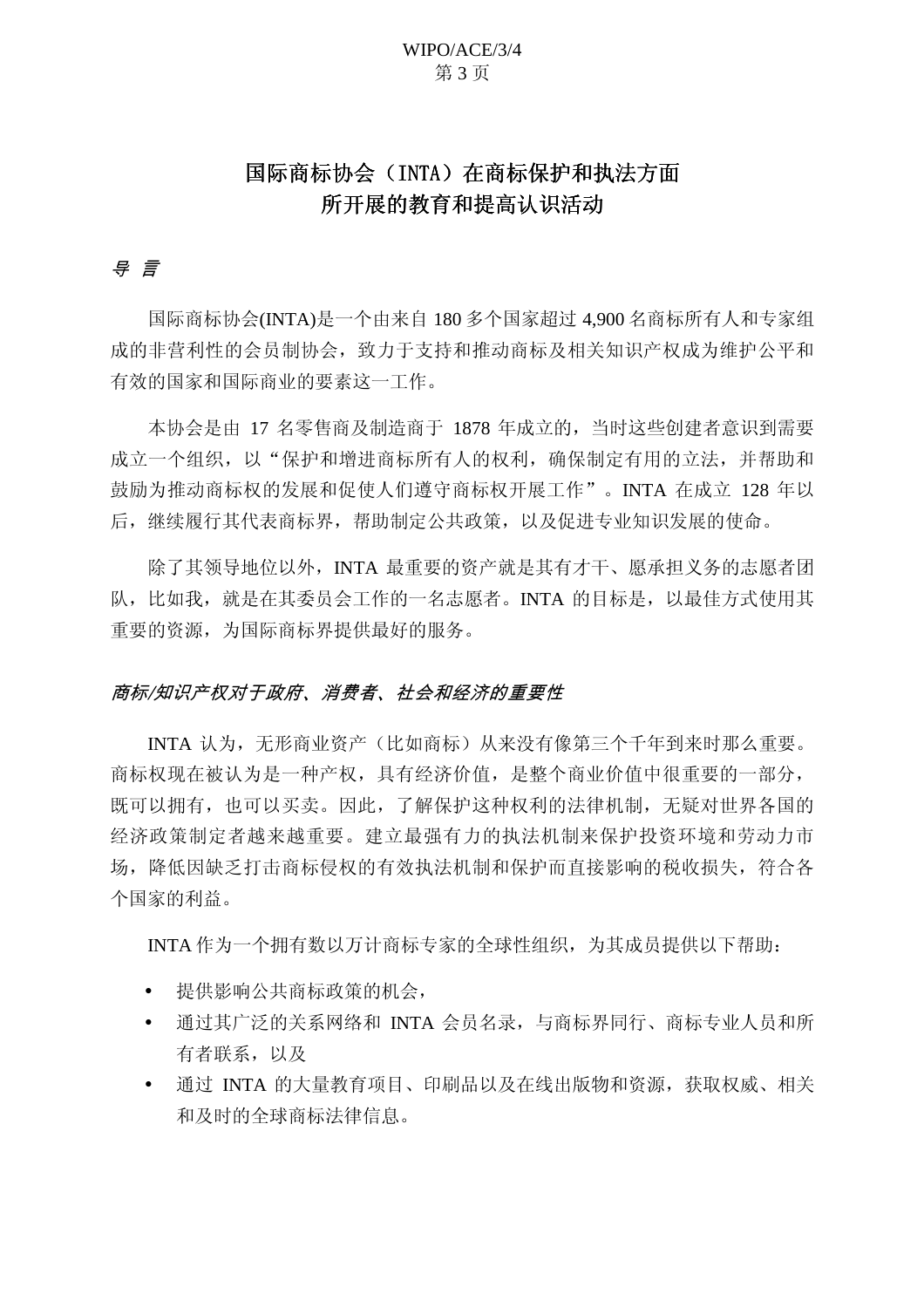#### WIPO/ACE/3/4 第4页

INTA 的教育和提高认识活动可以大致分为以下三个领域, 即: 信息及出版、教育 和培训/网络和基准, 以及政策发展和宣传。下面我将逐领域进行简要介绍。

#### 信息及出版

INTA 的大量信息资源可以帮助公司及时了解对其商业利益所在的商业和经济产生 影响的商标问题。现列举一些重要的 INTA 出版物。

**商标报道(TMR)- -** 双月刊杂志,刊登有关商标法各个方面的学术性讨论和探索的 文章。

INTA 公告—— 双周通讯,介绍关于协会事务、商标法实践和程序的发展趋势、 立法活动和商业发展的最新信息。

关于《马德里协定》及《马德里议定书》的从业者指南 —— 可在线检索的数据 库, 提供有关这两个条约在成员国当地适用情况的实用信息, 包括通过马德里体系应 用当地的实践和程序, 来获取、维持、许可和执行注册的指南。

*国际异议指南(IOG)***——** 可在线检索的数据库,用以对全世界 130 个管辖区内商标 异议的适用性和可行性进行对比性分析。

国别指南——可在线检索的数据库, 提供关于如何在 90 多个管辖区内进行商标申 请、审查、注册和维持的最新信息。

#### 教育和培训/网络和基准

INTA 的教育项目以及领导性的发展机会可以使人了解商标最新信息, 保护公司的 知识产权资产,与全世界的专家进行会面。INTA 最受欢迎和最有声望的活动包括:

INTA 年度大会 ——这是国际商标界规模最大、声望最高的会议,来自 130 多个国 家 7,000 多名与会者利用五天开会时间,参加教育项目、各委员会会议、展览、社会活 动和联络活动。

**网上学习** ——根据客户需要制定的、基于互联网的教育项目, 以一种全新的方法 来有效学习商标知识,同时省夫旅费及住宿费用。

论坛——综合性和实际地分析各种相关和及时的商标问题,一般分数日进行。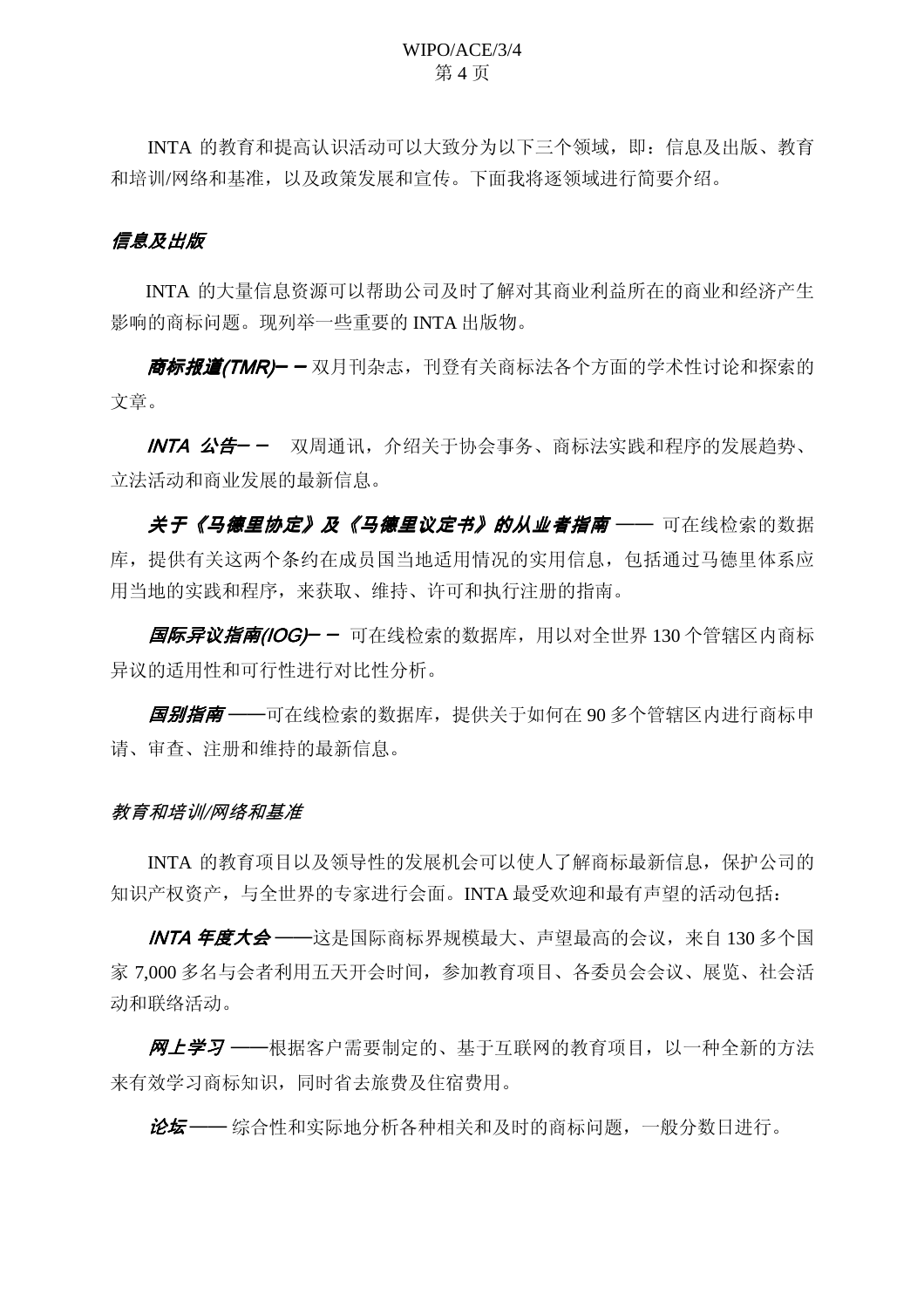#### WIPO/ACE/3/4 第5页

**圆桌会议 ––** 以受欢迎的两小时会谈形式讨论最新商标问题, 在世界上很多的城 市都举办过。

#7# - 一半天性强化教育项目, 介绍基础的商标法问题, 并提供在行业中一些 重要的工具。

远程教育 ——实时直接的讲课, 可以同时对不同的地方进行广播, 无需出门就能 在不同地点进行深入的讨论。

<mark>网上广播——</mark> 网上论坛, 通过互联网现场介绍商标法新兴问题, 位于全世界任何 地方的计算机均可进入查询相关问题。

#### 政策发展和宣传

作为商标所有者利益的主要宣传者, INTA 鼓励制定有效的商标法和程序, 以及统 一其在全世界范围内的适用。INTA 以多种方式代表其成员的知识产权利益

*政策发展 ——* **各国政府依赖于 INTA 在商标方面的专业知识,并看重协会富有洞** 察力、理由充分的评论意见。INTA 通过以下措施致力于在全球保护商标权:

- 通过示范法及审查指南促进商标法及程序的统一:
- 与立法者合作起草和采用有关商标、反假冒和其他知识产权问题的新的或修 正的立法:
- 通过白皮书的形式对当前商标问题讲行深入的分析: 以及
- 通过为法官提供各种介绍向法庭贡献 INTA 的知识。

**宣传-** 一 INTA 发展并保持其与国家、地区和国际商标局的关系, 对通过和实施 更有效的商标执法立法发挥影响力。本协会的代表与政府机构和国家、地区和国际各 级知识产权组织讲行合作, 其中包括:

- 美国国会和美国专利商标局(USPTO);
- 欧洲委员会、欧洲联盟内部市场协调局(OHIM):
- 东南亚国家联盟(ASEAN):
- 世界知识产权组织(WIPO):
- 世界贸易组织(WTO); 以及
- 世界海关组织(WCO)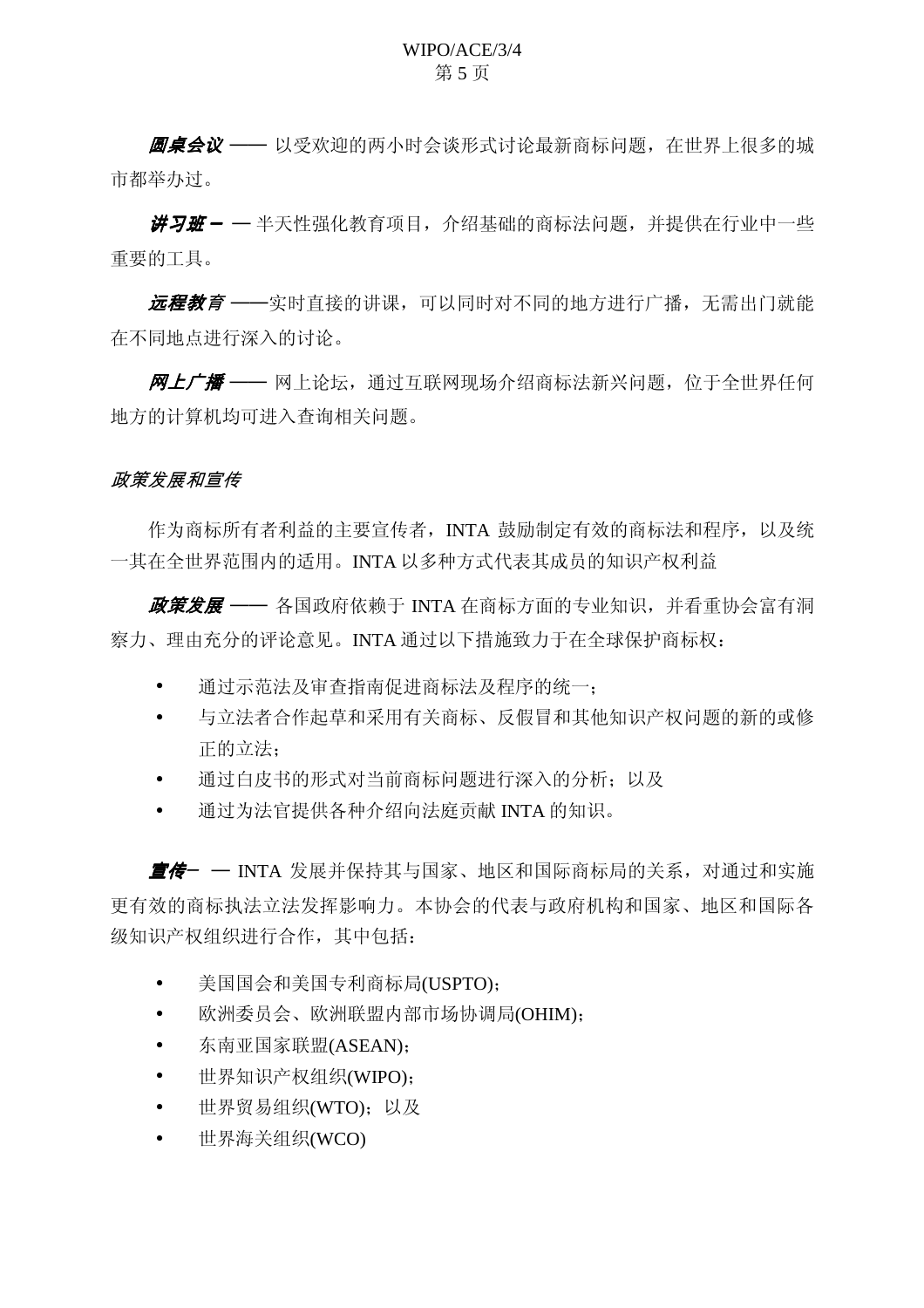#### **INTA 未来发展前景**

在未来几年内, INTA 将继续一如既往向其全世界的成员、产业界、商标专业人 员、公共官员以及大众提供关于商标及相关问题的优质教育、信息和服务。本协会将 继续通过扩大发展和宣传国际政策、教育、信息和服务、招募和吸收新成员, 反映其 会员范围广和多样性特点。

最后, INTA 在全球的范围内将继续致力于发展重要的商标及相关权利的政策, 提 高商标所有者的影响力,以及通过宣传本协会在处理条约、立法、法规和案件中的地 位,帮助制定公共政策。

谢谢。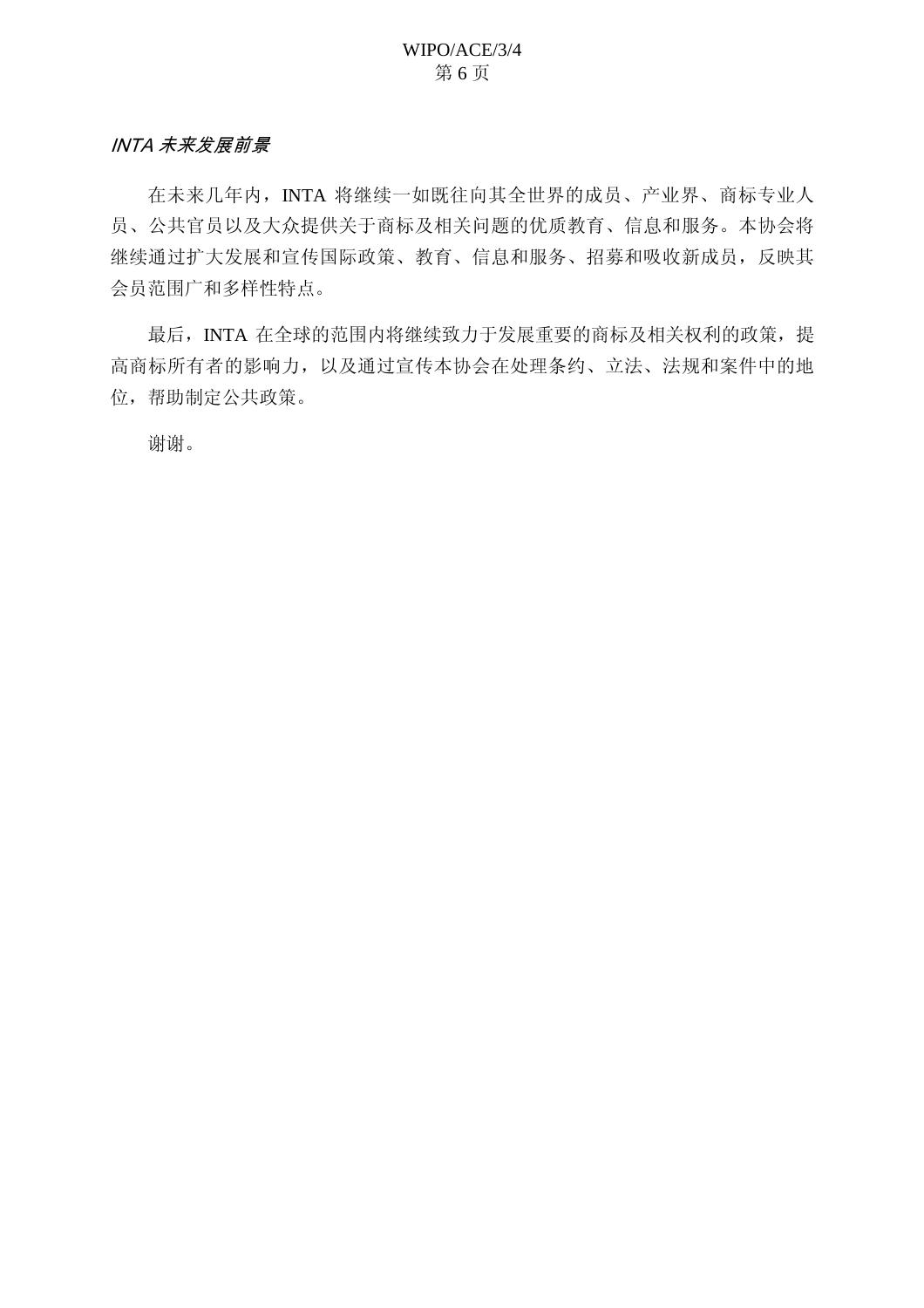WIPO/ACE/3/4 第7页

#### 附 录

# **INTA** 出版物中涉及的执法内容

INTA 提供宝贵信息, 帮助保护商标、进行更有效的商标研究、作出知情的法律和 商业决定。

#### 在线出版物(INTA 成员免费使用):

#### *国别指南:关于全世界商标注册的基本信息*

可在线检索的数据库, 提供关于如何在 90 多个管辖区进行商标申请、审查、注 册、维持和执法的实用信息。

#### 国际异议指南

可在线检索的数据库, 提供关于全世界各管辖区的商标异议及相关实务的结构方 面的基本和实用信息。其内容涵盖全球 130 个管辖区, 使从业者可以在支付诉讼费和 聘请当地代表之前, 快速地评估进行异议程序的有效性、可行性以及优缺点。

### 《马德里议定书》的从业者指南

可在线检索的数据库, 介绍如何在成员国本地适用该两部条约的实用信息。就如 何活用通讨马德里体系获取、维持、许可和实施注册商标方面的本地实践和程序提供 指导,并汇编每个管辖区如何处理对其延伸的商标方面的详细信息。这一可检索的数 据库还包括马德里各条约历史的文字性材料、该体系的使用情况,以及关于是否和如 何最好地使用该体系的战略性考虑。

#### 印刷的出版物

涉及执法问题的印刷材料包括:

#### 商标界

本书就核心原则、相关法规和实施细则、申请内容和程序、检索方面的考虑、可 注册性、先有权、异议和答复、申诉的理由、商标的委托和其他方式的转让、侵权、 诉讼和注册商标商品的自由流通以及欧盟扩大等问题作了评价和分析。其附录中包括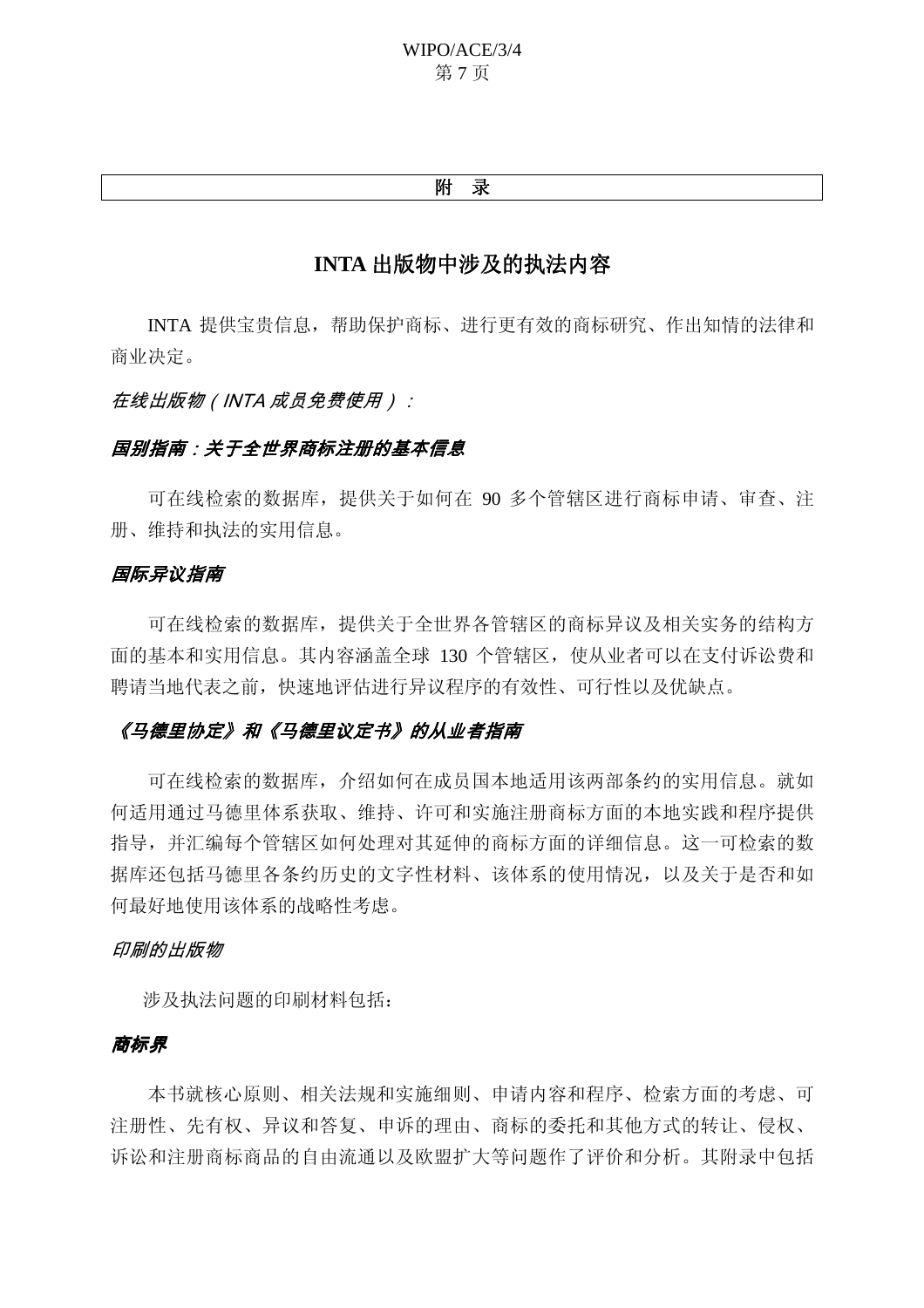法规和实施细则全文、申请和总授权表的参考复印件、在 OHIM 办理的程序指南(总 规定、审查指南、异议程序), 以及通过互联网获取 OHIM 以及欧洲法规判例法的最 新信息。

#### 著名和驰名商标-- 国际性分析

该份宝贵的指南是由32 名顶级从业者写成的, 介绍了保护著名商标的理由、沿革 以及执行。由于著名和驰名商标其具有独特的商业吸引力,因此对这些商标加以保 护, 就要求延伸法律原理, 超越传统的商标和不正当竞争法概念。该出版物介绍了这 一不断发展的国际法领域的原理和实践,并介绍了一个有关各管辖区的被认定为著名 或驰名商标的可检索数据库的网站。

#### 亚太地区商标假冒

该实用参考资料介绍了商标假冒的问题,并就亚太 14 个主要国家如何在总体上及 具体地讲行协同、有效的反假冒工作的策略提出了建议。第一部分从全球营销市场的 影响、经济因素、全世界、地区和国家各单位为营造更好的商标保护环境而作出的努 力、以及在有效地制定和实施注重成果并具有良好可操作性的反假冒计划上所面临的 挑战等角度出发, 对相关问题进行了探讨。第二部分为国别概况, 综合介绍了该地区 14 个国家相关法律和实践的具体做法, 是如何将这一丰富的资源转变为目标行动的关 键所在。这些概况是由当地的专业律师编写成的,报告中对于由 TRIPs 协定提供的国 际商标保护制度的执行提供了具有洞察力的意见和观点, 其中包括关于民事和刑事司 法系统、补救办法、以及对假冒者构成威胁的补充法令、规章和战略性方法的相关背 景。

#### 商标法手册

这是一份很好的参考资料, 是正在制作介绍美国和国际上商标和不正当竞争法学 重要发展情况的年度系列书籍的一部分。年度审杳对在商标法和实践中需要了解的发 展情况进行了评论。

#### 商标报道》

商标报道 <sup>。</sup>(TMR)是 INTA 的双月刊法律杂志(每年六期), 发表有意就商标法各 个方面进行学术讨论的作者的文章。每年的头两期都是年度审查专刊: 1 月一2 月刊是 关于美国的年度审查, 3月-4月刊是国际的年度审查(IAR)。其他的四期主要刊登关于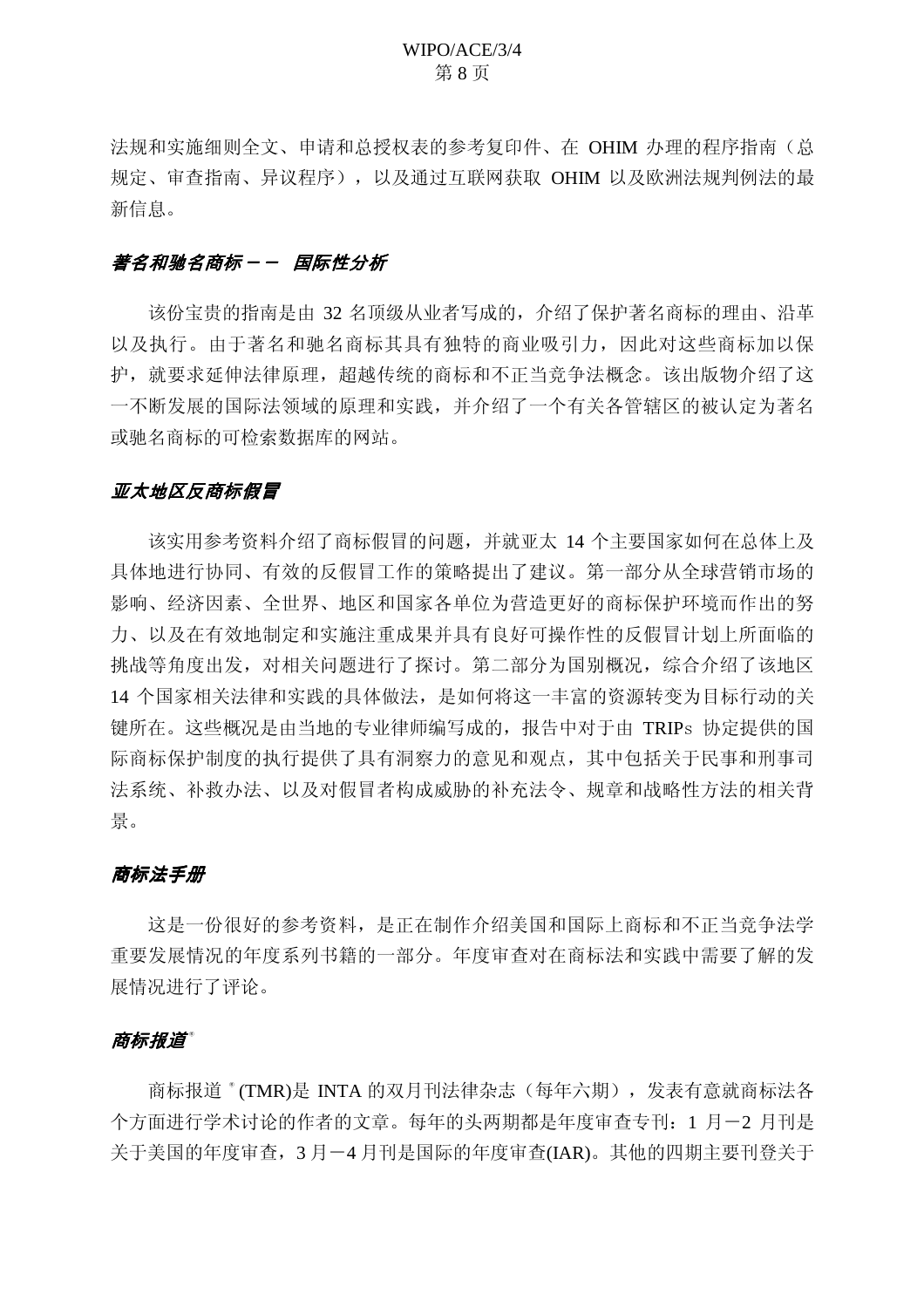商标相关问题的学术文章,而且还不时地发表特刊,如介绍值得关注的新商标出版物 的书评。

商标报道(TMR)自 1911 年开始就是国际商标协会的固定出版物, 也是国际商标协 会(INTA)及商标界历史最长、最受推崇的刊物之一。商标报道(TMR)对于国际商标协 会(INTA)的成员免费, 有印刷版和网上电子版两种形式。学校、公共图书馆和政府机 构也可订阅。

商标报道(TMR)在全球拥有 4,900 多名商标从业者、法官及学术界的读者。商标报 道(TMR)一直是一份前瞻性的刊物, 介绍商标法及 INTA 的最新发展情况。商标报道 (TMR) 悠久的历史和极高的声望吸引着大批作家为其撰写文章, 探讨最新的商标问 题。

1994年选登的文章有:

- •尼日利亚消费者对图形商标的认知能力及图形商标使人混淆的相似性
- 关于加拿大商标法案最新修改的评价
- 意大利诉讼中的初步调查程序、预防措施以及补救办法
- 古巴发展工业产权法
- 将其挡在关外 —— 可以挡住国外生产的假冒产品使之不出假冒者所在国国境吗
- •北美自由贸易协定(NAFTA)加强了商标所有人要求加拿大海关扣押侵权商品的权 利
- TRIPs 出台后如何加强对地理标志的保护: 美国现有的法律及政府的立法律议
- 德国商标法修改

1995年选登的文章有:

- •意大利商标保护措施简介 —— 按照最新立法改革应采用的策略和程序技巧
- •加拿大的商标使用许可
- •日本商标法的相似处及其他问题
- •尼日利亚商标法和实践的最新发展和即将发生的变化

- TRIPs 协定中的地理标志保护
- 驰名商标和著名商标: 地球村有可能和谐吗
- 1994年新的英国商标法的相似处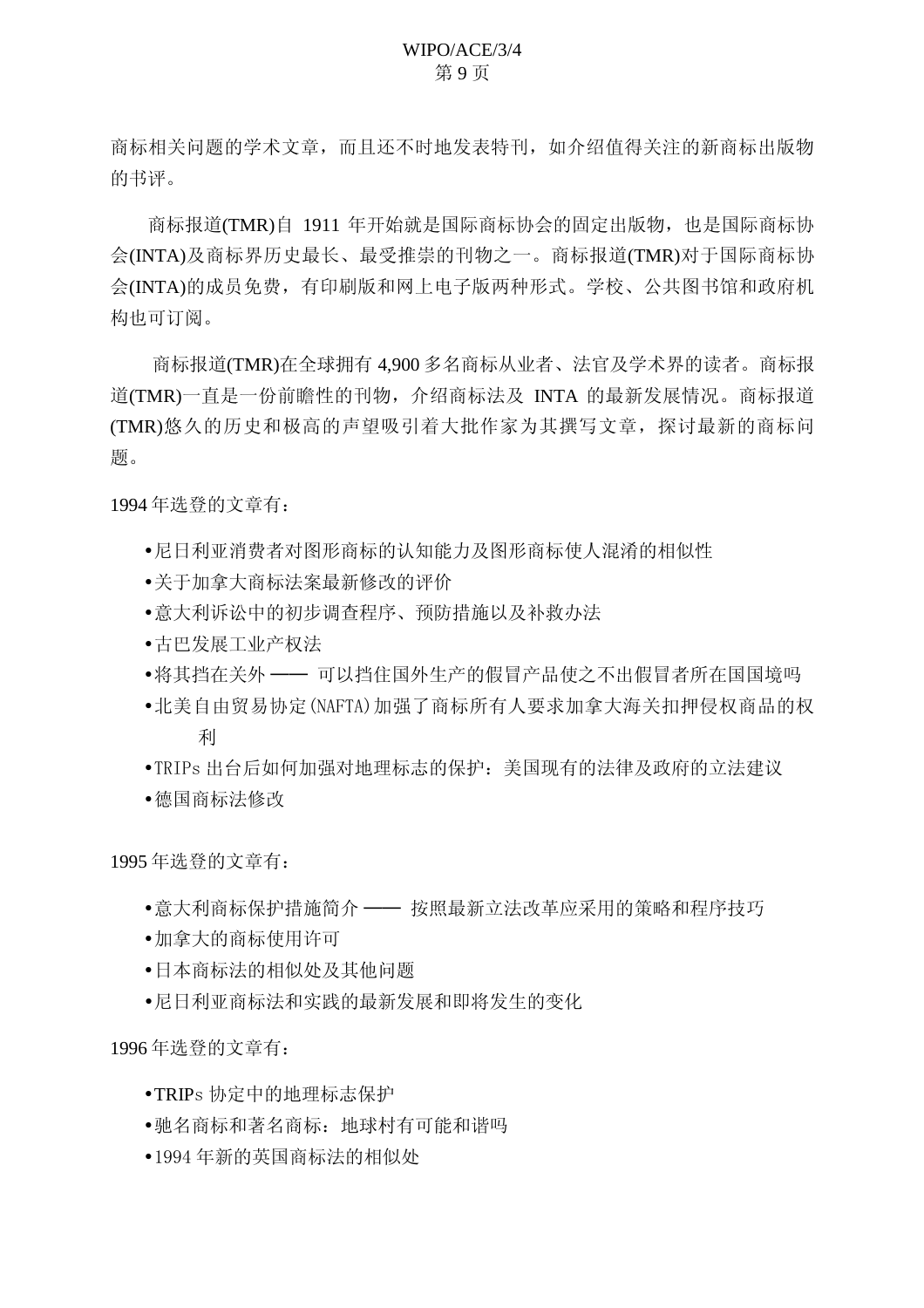#### WIPO/ACE/3/4 第10页

- •比较性广告 —— 应该允许在英国使用吗
- •欧洲法院对商标问题所作初步裁决的参考资料
- •比卢荷商标法:欧洲商标法指南
- 寿当劳案件: 南非加入地球村
- 美国海关对注册商标的保护: 技术发展使海关登记多余吗

1997年选登的文章有:

- 欧共体商标: 前殖民地和保护地的先有权和转变的效力
- •商标法的目的仅限于保护购买者吗 —— 对美国和德国商标法的分析
- 商标在加拿大的使用
- 在 TRIPs 协定和泛美公约有关商标条款的性质和范围
- 德国处理域名相关侵权问题的程序
- 英国的互联网问题

1998年洗登的文章有:

- •俄罗斯商业法高级司法机关发文解释 1992 年俄罗斯商标法
- 保护欧洲消费者免受误导性广告的欺骗
- Silhouette 案: 欧盟试图寻求解决灰色市场问题的最大共同点
- 英国的威胁商标侵权程序 —— 商标威胁条款的影响
- 德国法院实施欧盟(EU) 第 97/55/EC 号指今 —— 比较性广告法律的一次根本性 转变
- 我们是否应该用枪和导弹来保护欧洲的著名品牌

1999年洗登的文章有:

- •北大西洋各国法律下商标权的地域性和权利用尽
- •《马德里议定书》即将在美国实施
- 半通用的葡萄酒地理名称: 国会是否被 TRIPs 协定绊了一下

- 查找地理标志 —— 英国法律的观点
- 台湾对驰名商标的保护: 从案例研究到总体理论
- 内部市场(商标和外观设计)协调局(OHIM)的建议
- 国际商标协会关于葛兰素集团有限公司(Glaxo)诉 Dowelhurst 有限公司和 Swingward 有限公司案件的法庭之友信函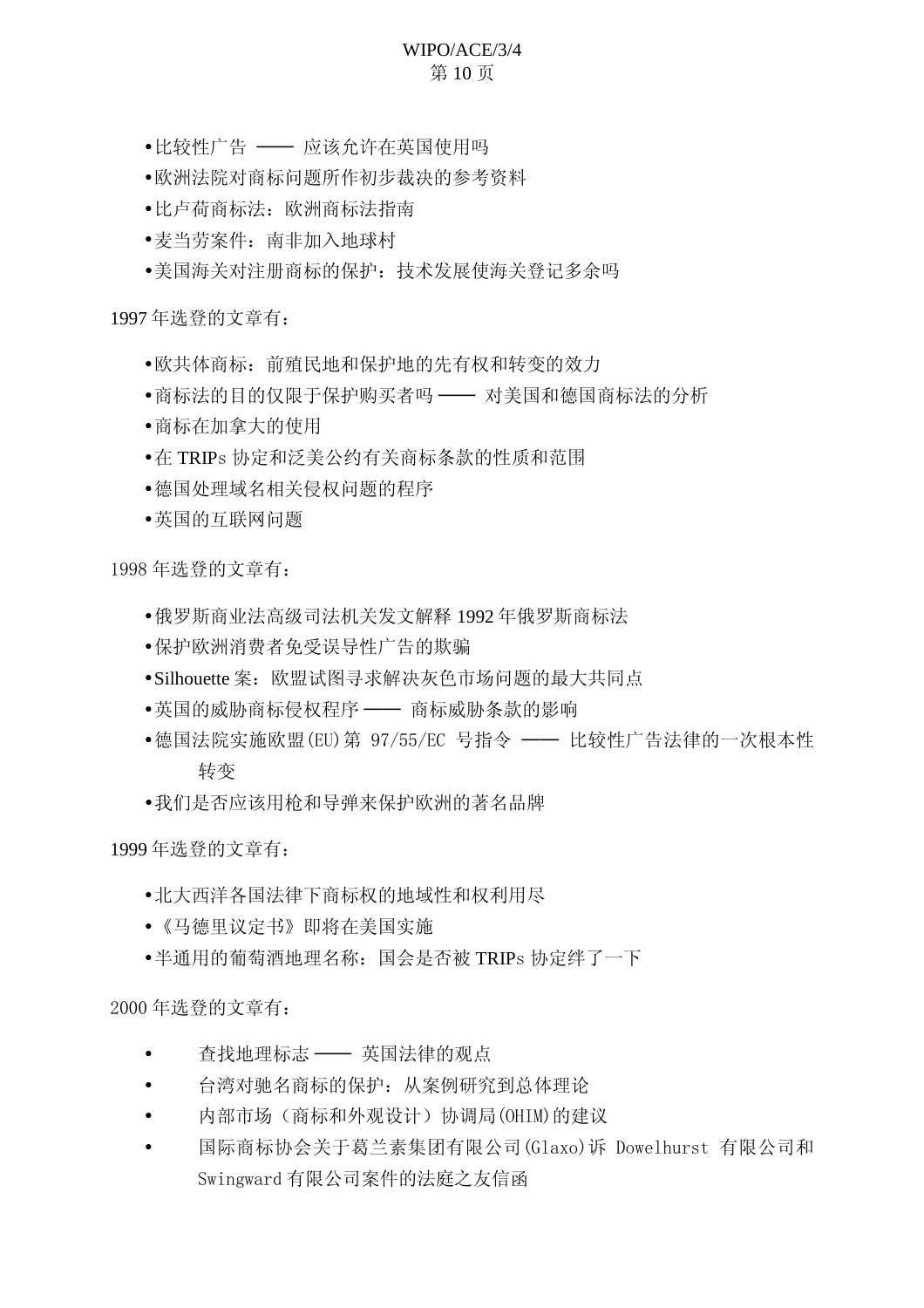## WIPO/ACE/3/4 第11页

• 国际商标协会关于官家(IKEA)系统公司诉北京 Cinet 有限公司案件的法庭 之友信函

2001年选登的文章有:

- 欧洲法律商标用尽原则对市场外商品的活用
- 要求归还: 是否适用于商标盗用案件
- •国际商标协会关于 Libertel Groep B.V.案件的法庭之友信函
- 商标和域名—— 巴西的经验
- •再议《尼斯协定》: 依然是出色的分类法
- •国际商标协会关于 Shield Mark B.V.诉 J.Kist 案件的法庭之友信函

2002 年选登的文章有:

- 无形帷幕 欧洲经济区 (EEA) 对市场外灰色产品关闭
- 欧共体商标治疗伤害权
- 处理假冒商品: 意大利刑法系统的实际问题
- 避免《海牙公约》令人头疼的问题 —— 关于兰海姆法(Lanham)法案条款 1(E)提供对外国公民诉讼服务的分析
- 《马德里议定书》: 美国的加入对商标法和实践的影响
- 国际商标协会关于英特尔(Intel) 诉 PT Panggung 电子公司案件的法庭之 友信函
- 国际商标协会关于 Prefel SA 诉 Fahmi Babra et al 公司案件的法庭之友信函
- 国际商标协会关于 Prefel SA 诉 Jae Ik Choi 公司案件的法庭之友信函

- 维多利亚的秘密可否在北部邻国得到保护 —— 揭示加拿大商标侵权和商誉 贬低问题
- 地理标志和商标 —— 多哈之路
- 美国加入之后使用《马德里议定书》
- 欧共体《商标法》是否发展良好?
- 加入 WTO 之后: 中国在假冒产品走私中处于两难境地
- 重议制陶者问题: 美国对外国公民商标的保护
- 欧共体条约第82 条与商标权
- 外国服务商标所有人如何在美国取得和维持商标权?
- 澳大利亚对企业装饰和颜色商标的保护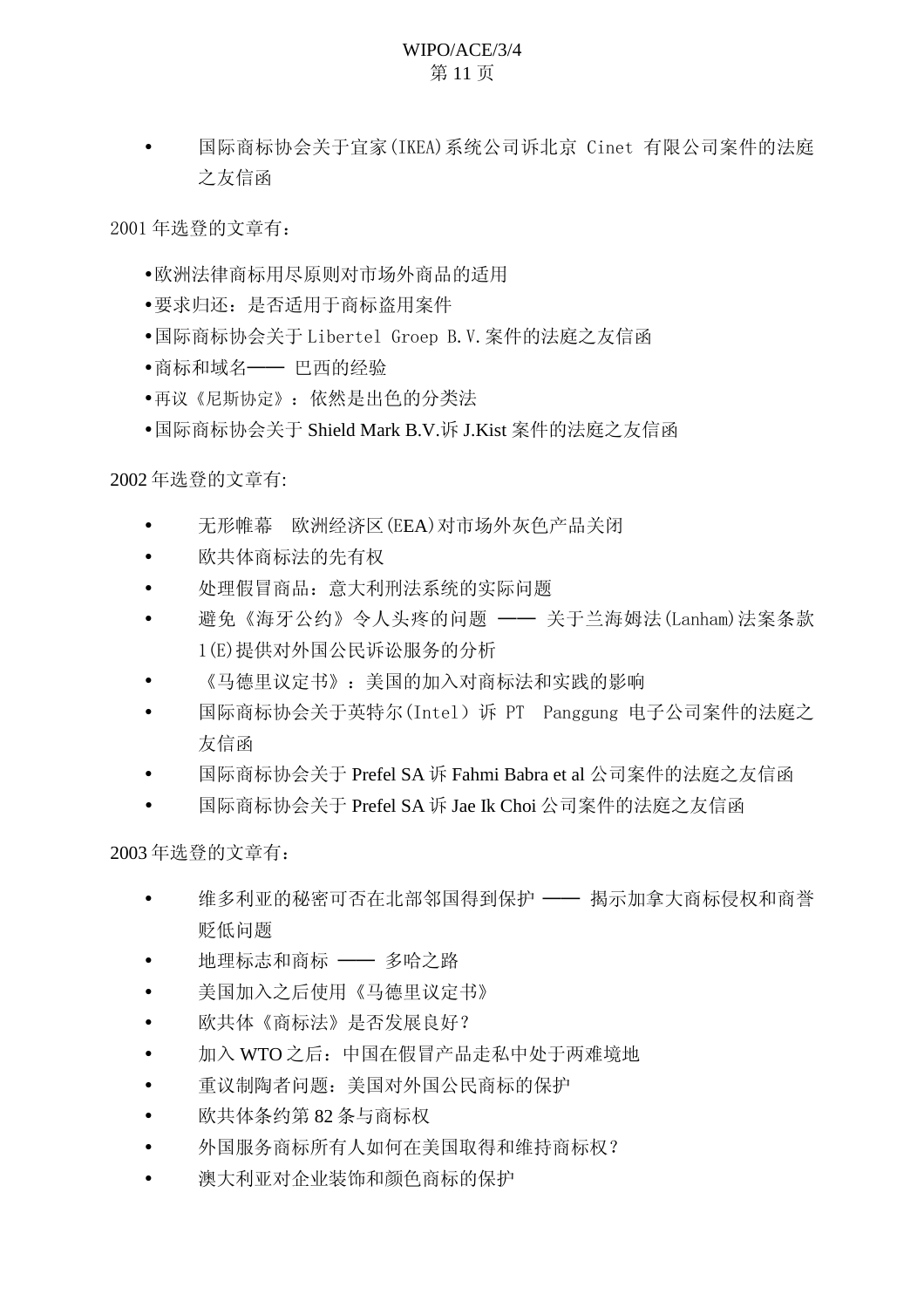#### WIPO/ACE/3/4 第12页

• 伯利兹的商标法: 发展中国家实施《关贸总协定》(GATT) 《与贸易有关 的知识产权协定》(TRIPs

2004年选登的文章有:

- 阿根廷对淡化问题的考虑
- •利用仲裁和调解保护知识产权: 德国的观点
- •加拿大对颜色商标的保护
- Paranova 诉 Merck 案件以及欧洲经济区药品共用品牌问题
- •商标使用许可和消除技术转让的阻碍
- •欧盟扩大: 匈牙利及欧盟其他新成员国的商标问题
- 加拿大在 Ciba-Geigy 诉 Apotex 案之后的商标名和相似的药物: 为全盘照抄提供 救济办法的建议
- •时代的标志 —— 欧洲法院主要商标裁决回顾及其对于欧盟国家商标法学的影响
- •亚太地区显著的商标发展
- 商标的淡化: 欧洲和美国法律比较
- 德国比较性广告的最新发展及其对商标法的影响

- 保护著名商标,以防其被用于不相关商品和服务: 美国、英国和加拿大法律 的比较以及加拿大法律改革建议
- 驰名商标与中国驰名商标保护制度
- 亚洲商标法最新发展趋势 —— 变化和挑战
- 欧洲商标法的最新发展趋势: 形式、观念和感觉
- 国际商标协会关于 Bovemij Verzekeringen N.V. 诉 Benelux Merkenbureaup 案 件的法庭之友信函
- 国际商标协会关于 Veuve Clicquot Ponsardin, Maison Fondee en 1772 诉 Les *Boutiques Cliquot Ltee, Mademoiselle Charmante Inc. 和 3017320* 加拿大公司 案件的法庭之友信函
- 国际商标协会关于 Tungsway 餐饮有限公司 诉 PT Istana Pualam Kristal 案件 的法庭之友信函
- 欧洲的地理标志和商标
- 保护驰名商标: 新加坡的观点
- 阿利坎特共同体商标和外观设计法院以及涉及欧共体知识产权诉讼的论坛系 列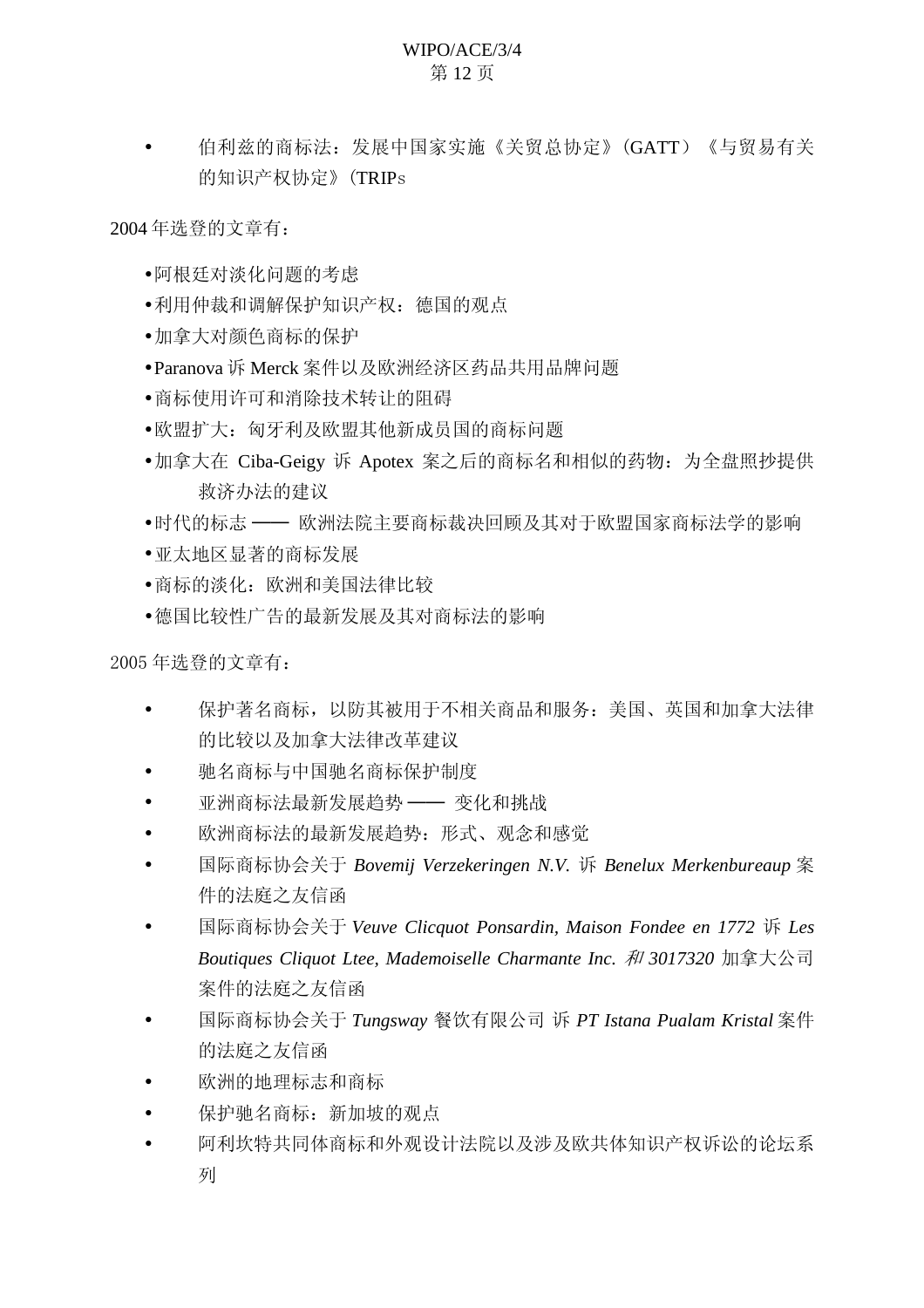- 缅甸对商标的保护: 外国商标所有人的策略
- 商标许可人及产品索赔 —— 欧洲的观点

## **INTA 公告**

作为国际商标协会的喉舌, 这一双周发行的通讯寄送给 5,500 多名 INTA 成员阅 读, 介绍协会的最新情况, 商标法实务和程序的动向, 以及对 180 多个国家的商标产 生影响的立法行为和商业发展。INTA 公告特别报道包括的一些内容如下:

# 关于企业装饰特别报道

#### **2005** ᑈ **5** ᳜

#### 包括

- 企业装饰调查显示惊人结果
- 欧盟的外观设计保护与商标保护
- 在美国制造一件"清晰的案例"
- 美国海关对于企业装饰的保护
- 欧盟的颜色保护
- 美国对颜色商标的保护
- 注册产品构造的最佳做法
- 美国专利商标局的企业装饰
- 安第斯共同体内的企业装饰
- 新加坡和菲律宾的麦当劳案件
- 中国现有的企业装饰保护
- 根据巴西法律分析 Wal-Mart 和 TrafFix 案
- "三维商标"何时能够成为普通商标?

## 关于假冒的特别报道

#### **2004** ᑈ **9** ᳜

#### 匀括

- 什么是假冒?
- 消费者对于假冒的需求
- 国际社会过去和现在在反商标假冒方面的努力
- 欧盟反假冒的里程碑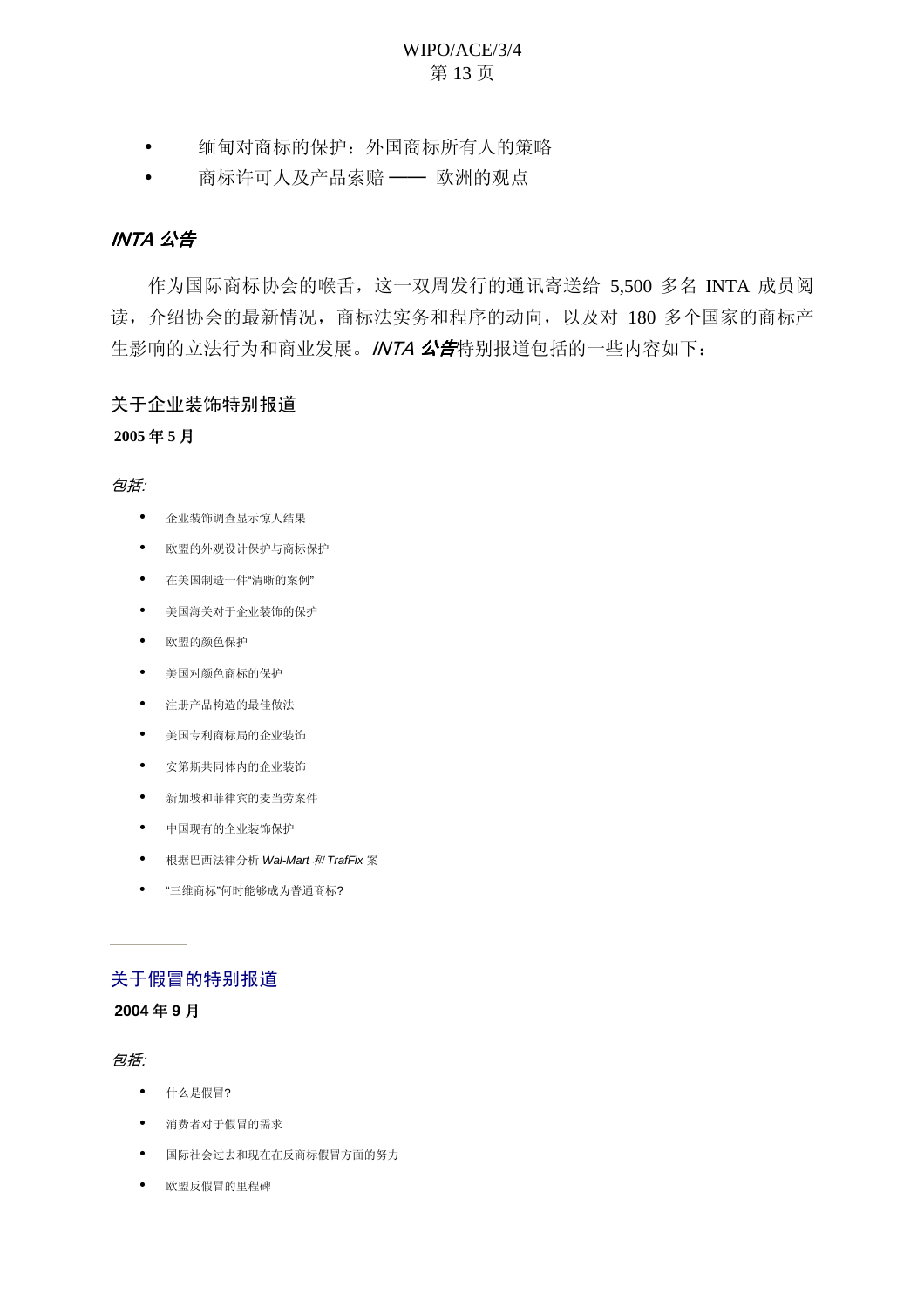# WIPO/ACE/3/4 第14页

- 地区反假冒协议
- 成功的全球执法战略
- 卫生和安全问题一假冒药品
- 卫生和安全问题一假冒食品和饮料
- 购买者小心假冒玩具
- 假冒和有组织犯罪
- 假冒的经济影响
- 成功故事
- 参考

# 关于淡化的特别报道

 **2004** ᑈ **6** ᳜

#### 包括:

- INTA 选择联邦商标淡化法案委员会
- 安第斯共同体、澳大利亚和新西兰、巴西、加拿大、欧盟和德国、大韩民国、新加坡、英国和美国的淡化问题

# 关于地理标记的特别报道

#### **2003** ᑈ **9** ᳜

包括:

- 全球的地理标志保护制度
- 词汇
- 比较位置
- 观点

# 关于《马德里议定书》的特别报道

2003年4月

#### 包括:

- 为什么采用议定书的形式?
- 企业的观点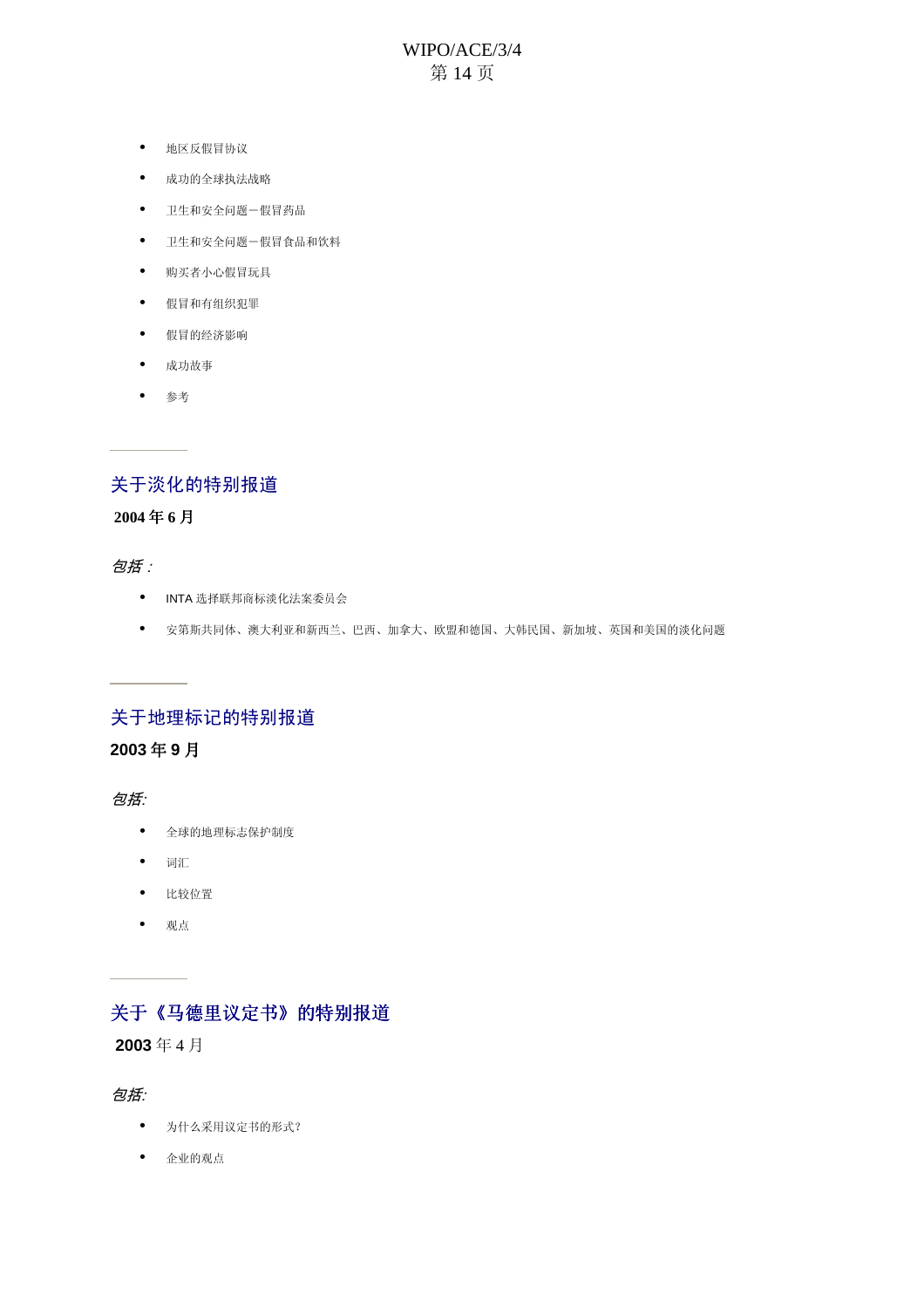# WIPO/ACE/3/4 第15页

- 申请程序比较
- 最新的成员规章和法规
- 马德里教育课程

# 关于法庭外争议解决办法(ADR)的特别报道 **2002** ᑈ **10** ᳜

#### 包括

- 法庭外的办法
- 商标调解
- 专家的建议
- 世界上的法庭外争议解决办法(ADR)
- 坚持法庭外争议解决办法(ADR)程序

# 关于域名的特别报道

**2002** ᑈ **8** ᳜

## 包括

- UDRP: 在线和有的放矢
- 全球域名争议
- 域名战略

- 确保域名系统一致
- 域名争议解决资源

# 关于中国的特别报道 **2002** ᑈ **5** ᳜

#### 包括:

- 中国的商标实践及其他
- 管理国际组合
- 本着探索的精神
- $\bullet$  会议回顾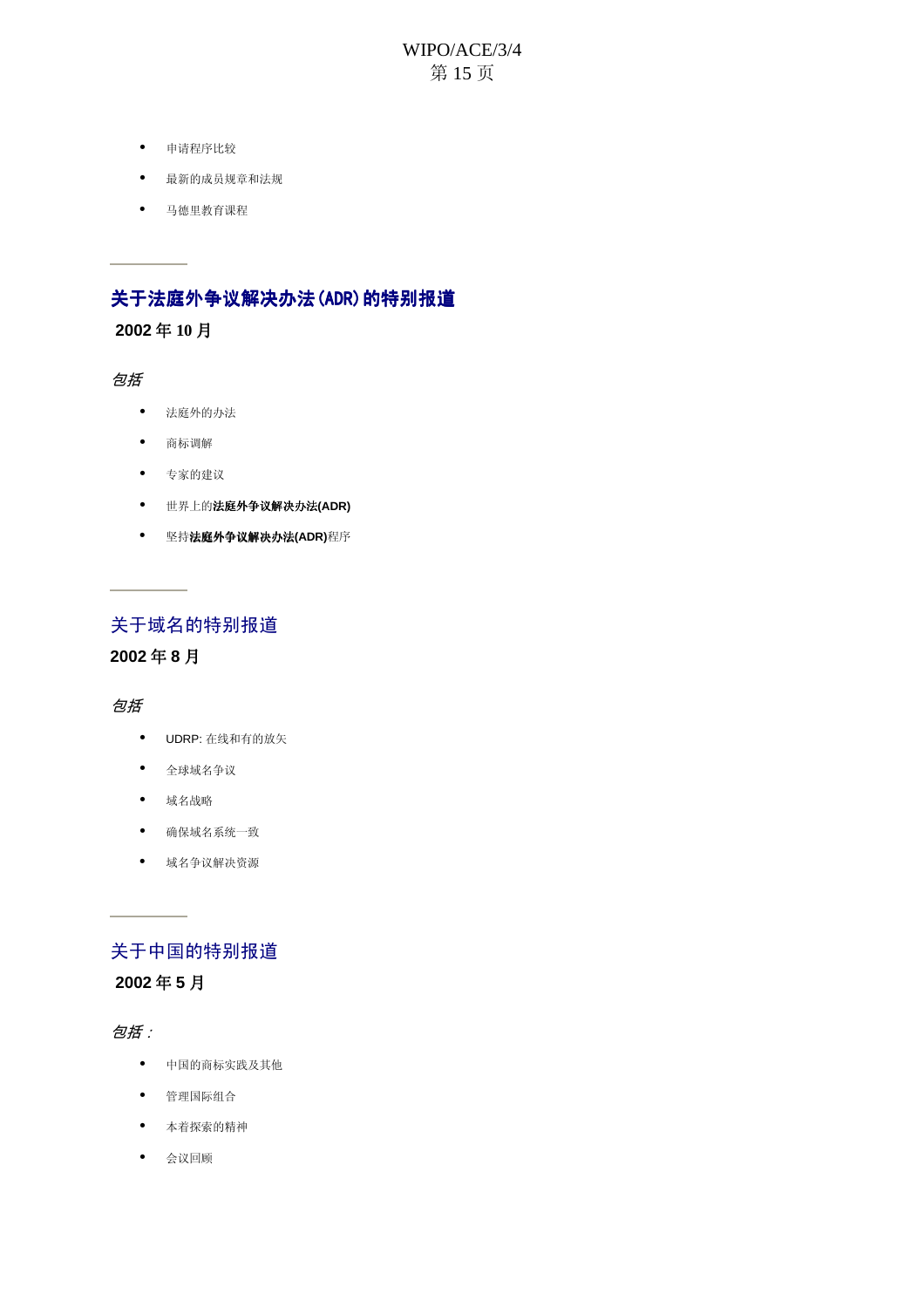• 简要时间表

#### 关于假冒的特别报道

#### **2001** ᑈ **10** ᳜

#### 包括:

- 查处假冒者
- 执法的艺术
- INTA 在 2001年的反假冒行动
- 世界时事: 欧洲、东亚、中东和非洲的假冒行动
- 前线传来的故事
- INTA 关于 WCO 示范规定的看法
- ACEC 未来培训计划

# 关于欧洲法院(ECJ)的特别报道 **2001** ᑈ **8** ᳜

#### 包括:

- 欧洲法院一组成及其重要性?
- INTA 作出的法庭之友信函一关于 Libertel 案
- 影响和先例 -- 为欧洲法院未来立法建立范例的重要案件
- 未来的挑战

## 关于中国的特别报道

**2001** ᑈ **2** ᳜

#### 包括

- 为何是中国,为何是现在?
- 成员制的创立: 全速前进
- 中国加入 WTO 进程的最新情况
- 解读 INTA 的 18 个新成员
- 中国首个商标
- 看北京和上海主流报纸如何评价 INTA 涉足中国
- 成为 INTA 的一员